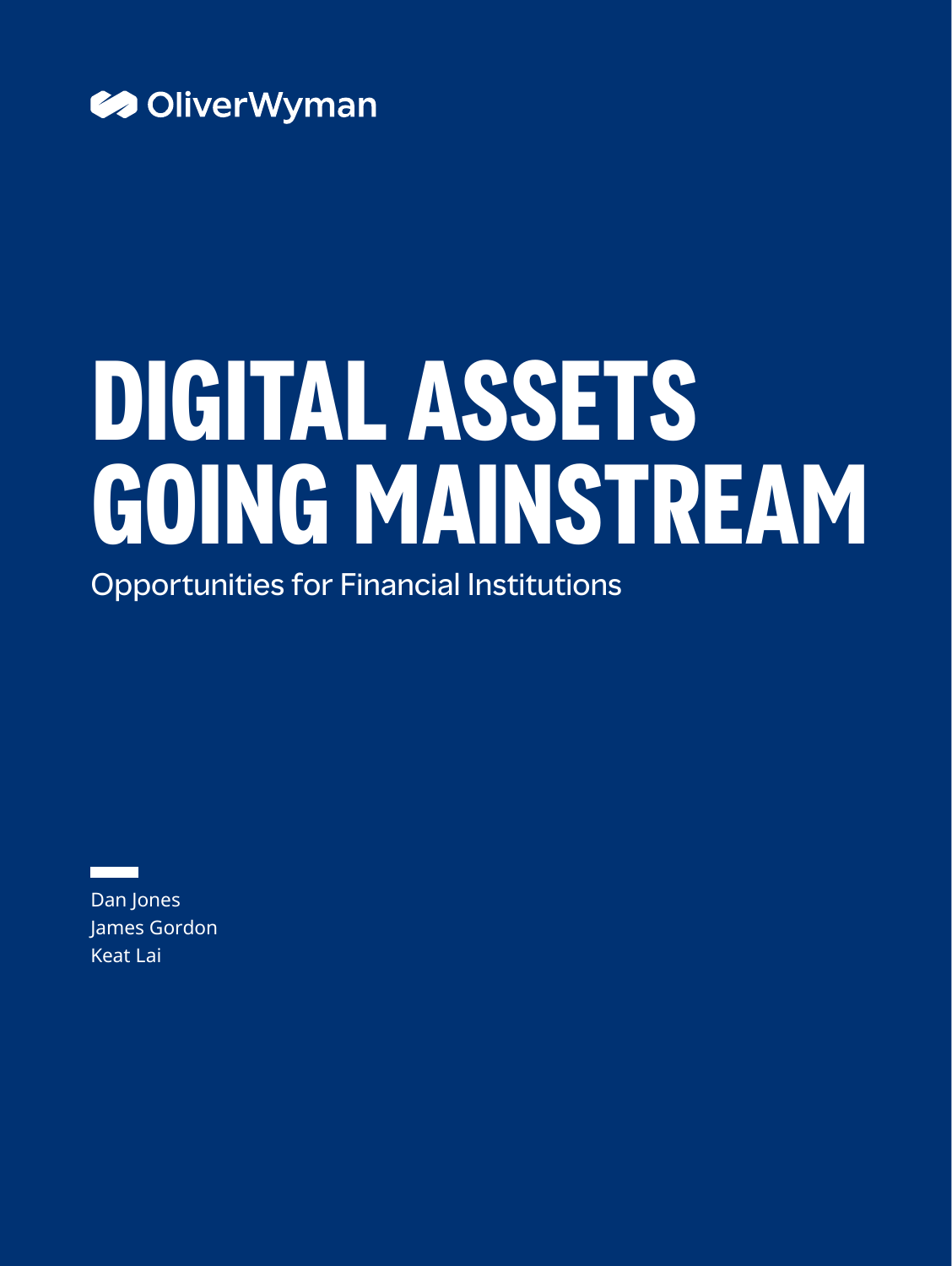Digital assets are generating significant market interest. In the unregulated crypto market, startups and early investors have enjoyed enormous value creation, while in the enterprise space, firms have taken technologies developed and tested in the crypto market and adapted it to payments and settlement, record keeping, securitization, and trading. As adoption accelerates and digital assets go mainstream, there are multiple commercial opportunities for financial institutions and significant first-mover advantage to be taken in the crypto markets.

This paper discusses the commercial opportunities that are starting to avail themselves to traditional financial institutions, such as banks, payment companies, insurers, and fund managers.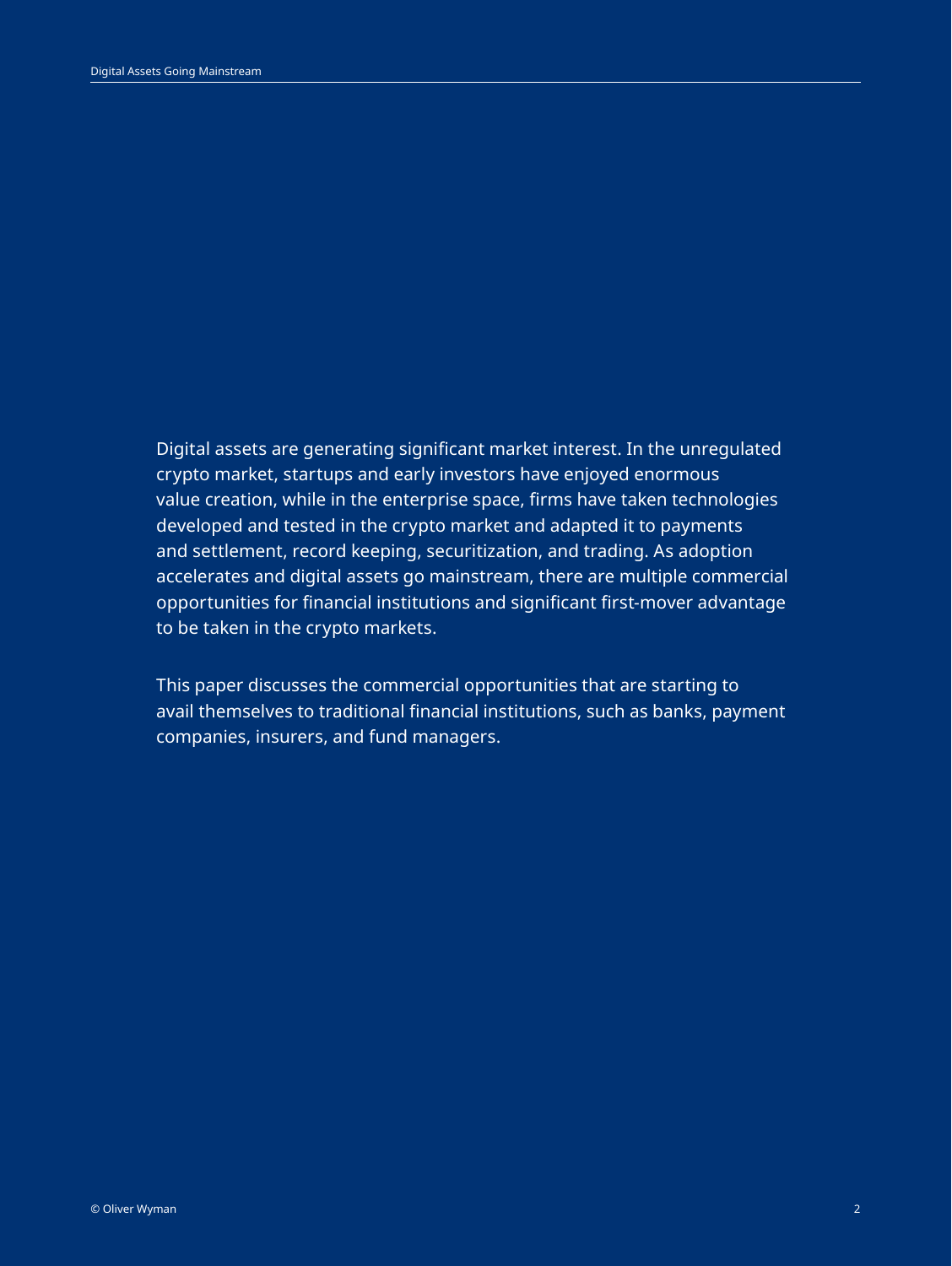# **WHAT ARE DIGITAL ASSETS?**

The developments in distributed ledger technology (DLT) and the innovative application of cryptography underpin the growing digital asset ecosystem. These instruments have properties that allow value to be stored, transferred, tokenized, and rules or processes embedded and autonomously enforced among semi-trusted or untrusted parties. The latter property is a significant innovation that has enabled the creation of digital units with financial or economic elements that can traverse organizational boundaries.

Digital assets cover a wide spectrum of digital instruments built on a variety of technologies, security, and governance models. They generally exist on open permissionless networks, or semi-open, permissioned networks. Open, permissionless networks have given birth to 'crypto assets' which have enjoyed an incredible boom this year, while permissioned environments are typically deployed in enterprise settings and provide a foundation for a range of offering including, for instance, state-endorsed digital currencies.

| Ownership<br><b>Transaction</b>           | Bearer instrument<br>Based on data recorded on universally<br>accepted registry<br>Payment = settlement<br>Pre-agreed rules and processes<br>are automatically enforceable      | • True and Final<br>• Can be fungible or non-fungible<br>Peer-to-peer                                                                                                                                                                                              |
|-------------------------------------------|---------------------------------------------------------------------------------------------------------------------------------------------------------------------------------|--------------------------------------------------------------------------------------------------------------------------------------------------------------------------------------------------------------------------------------------------------------------|
| Value                                     | Representation of a claim<br>Guaranteed by 3rd party                                                                                                                            | Based on protocol rules<br>٠                                                                                                                                                                                                                                       |
| <b>Security and</b><br><b>Trust Model</b> | Permissioned model<br>Syndicated trust through known<br>entities with reputation                                                                                                | Un-permissioned model<br>٠<br>• Parallelization and massive syndication<br>of trust through unknown entities                                                                                                                                                       |
|                                           | <b>Private Networks</b>                                                                                                                                                         | <b>Public Networks</b>                                                                                                                                                                                                                                             |
| <b>Key Distinctions</b>                   | Resistance to adversaries<br>Various governance models<br>$\bullet$<br>Infrastructure for information<br>records, payments and settlement,<br>and enforcement of business logic | Resistance to censorship and<br>adversaries<br>Extra legal<br>$\bullet$<br>Anonymous/Pseudonymous by design<br>٠<br>Nondiscriminatory participation model<br>٠<br>Open-source governance<br>٠<br>Crypto asset infrastructure<br>٠<br><b>Focus of this document</b> |

# **Exhibit 1: Digital asset properties**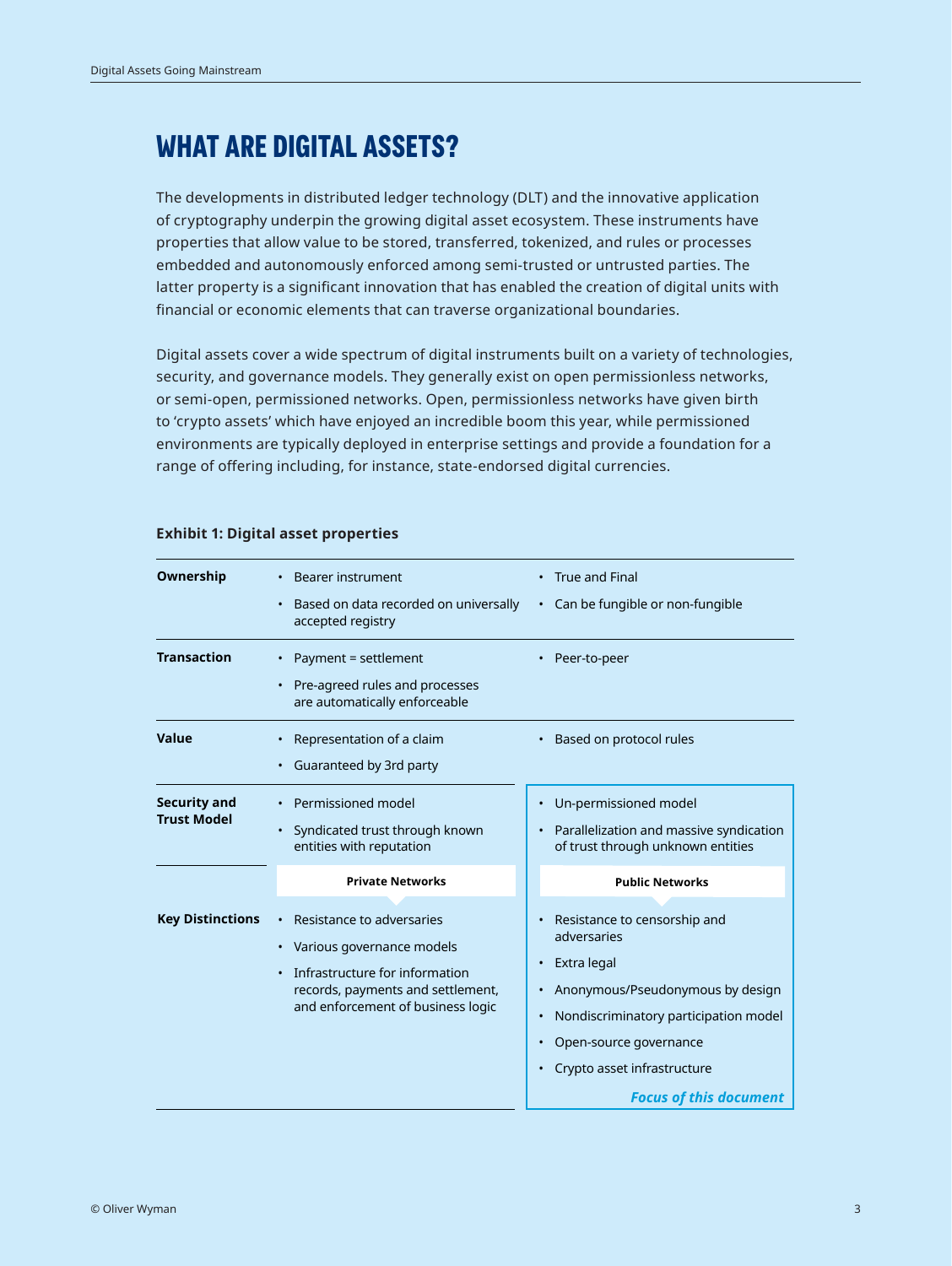# **WHY NOW?**

Since Bitcoin was launched by the mysterious Satoshi Nakomoto in 2009, the financial services industry has been slow to react as the crypto asset industry grew from a niche offering to one that generates billions of dollars in revenue annually. The industry has spawned billions of dollars in revenue annually, creating at least 20 unicorns.

While significant wealth has undoubtedly been created by individuals and startups that entered the space early and executed well, incumbent financial services firms have yet to find ways to either meaningfully participate in the crypto asset market, or utilize distributed ledger and blockchain technology to launch digital asset propositions or streamline existing operations. Most initiatives have struggled to break out of the proof-of-concept phase because of immature technology stacks, risk governance issues, limited commercial value, or lack of regulatory clarity.

However, four key developments over the past year are setting the scene for a step-change across the industry.

# **Institutional investors**

Firstly, institutional investors have started to play a role in the market and were largely responsible for the crypto bull market in early 2021, according to various analyst reports. MassMutual's \$100 million exposure to Bitcoin and Brevan's announcement to allocate up to 1.5% of its asset into crypto assets have signaled a growing acceptance and commitment by a new set of sophisticated and regulated players in this market. These players are driven by a combination of the material trading opportunities that exist in the market, a strategy of allocating assets to an emerging asset class, and more importantly, demand from clients for exposure to an asset class that has provided outsized risk-adjusted returns over the past decade.

#### **Maturing market**

Secondly, the participation of institutional money managers is the result of a market that is maturing. Liquidity and price setting venues have institutionalized governance, compliance, taxation, and reporting capabilities, allowing market participants to trade their own balance sheet and client funds with confidence. Market liquidity has also reached levels that support large block trades with large acquisitions and disposals in the range of hundreds of millions of US dollars with minimal slippage. There is also an emerging yield curve in the crypto market, denominated in various fiat and cryptocurrencies, resulting from the lending activities of both centralized entities and decentralized lending pools. Regulations, while still lacking in certainty and homogeneity, have shifted. There is clearly a class of regulators in jurisdictions such as Singapore and Switzerland that welcome the crypto industry and are promoting the use of DLTs. And, while regulators in the US have stepped up oversight of this industry, the message has still been consistently pro-innovation. This is evident with recent pronouncements by the Office of the Comptroller of the Currency (OCC) to permit banks to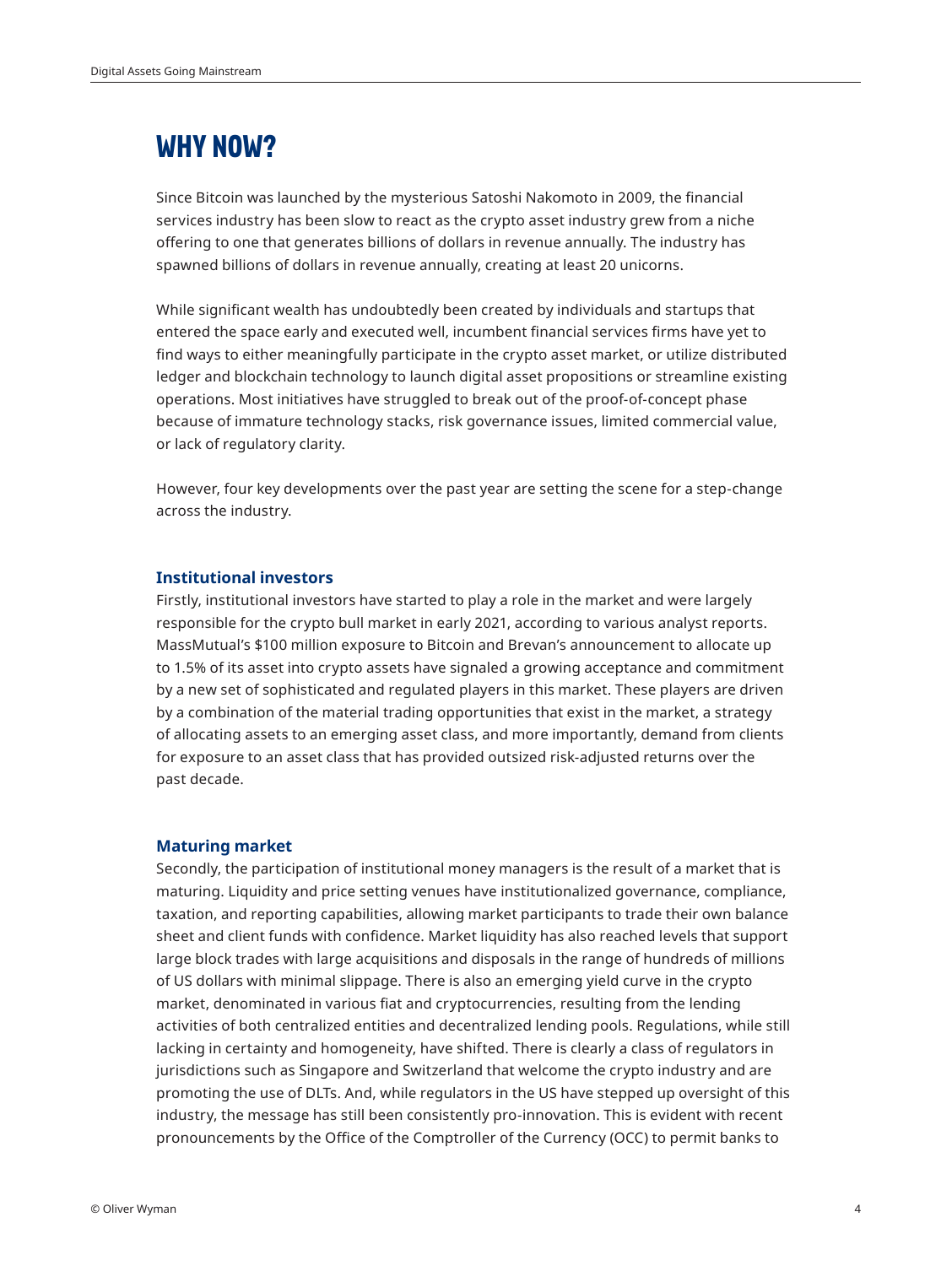settle on public blockchain infrastructure. Even China, which has banned all cryptocurrency activities, has encouraged the adoption of distributed ledger, blockchain, and other tamperresistant cryptographic technologies that are being built by the crypto industry.

# **Commercialization**

Thirdly, there is now growing evidence that commercially valuable cryptocurrency propositions can be realized. Coinbase reported net income of US\$770 million on revenue of US\$1.8 billion in the first three months of 20211 . Robinhood's entry to the crypto space contributed US\$87 million or 17% of its Q1 2021 revenue<sup>2</sup>. Meanwhile, Revolut and Square have reported increased user-engagement after introducing crypto asset offerings. Digital asset propositions are not only in the trading and investment space; banks and payment companies have also launched payment solutions that are built on stable coins or permissioned distributed ledger networks. Most notable of these is Visa's support for USDC settlements on Ethereum, an infrastructure that no regulator or financial institution governs or operates.

# **Maturing technology infrastructure**

Lastly, the technology landscape has developed significantly since the last crash in 2018. Developments in, for example, Layer-2 solutions<sup>3</sup> have matured, and these solutions have enabled higher-complexity and higher-speed transactions at a lower cost. These include solutions that scale up Ethereum's transaction speed while offering a lower transaction cost and bridges that allow different blockchains to link with one another, enabling the creation of derivatives, such as tokens on Ethereum that represent Bitcoin. Outside the Big Two of Bitcoin and Ethereum, alternative public blockchain protocols and their native currencies are now being more widely adopted. This even includes protocols that use governance and consensus models that are philosophically at odds with the original intention of decentralization, and the democratization of network trust and security. However, these alternative protocols, for example, Binance Smart Chain, have seen significant adoption and usage as developers and users flock to ecosystems that are flush with capital, have low transaction costs, high transaction speeds, and developer-friendly libraries that enable fast deployment. In addition, supporting infrastructure and applications that interact with public cryptocurrency protocols are now available both in the public open-source space and the commercial space. These solutions are 'off-chain' tools that make it easier to secure, interact, and deploy various products onto public cryptocurrency protocols. Enterprise-level self-custody solutions are also available in the market where not only keys are secured but also the exchange of wallet addresses. Together, these advancements make it possible for institutions to deploy scalable retail wallets without incurring significant protocol transaction costs and enable companies to build propositions on significantly more accessible and mature technology stacks.

<sup>1</sup> Coinbase Form 10Q — April 2021

<sup>2</sup> Robinhood form S-1 filing

<sup>3</sup> Network infrastructure that is built on top of blockchain protocols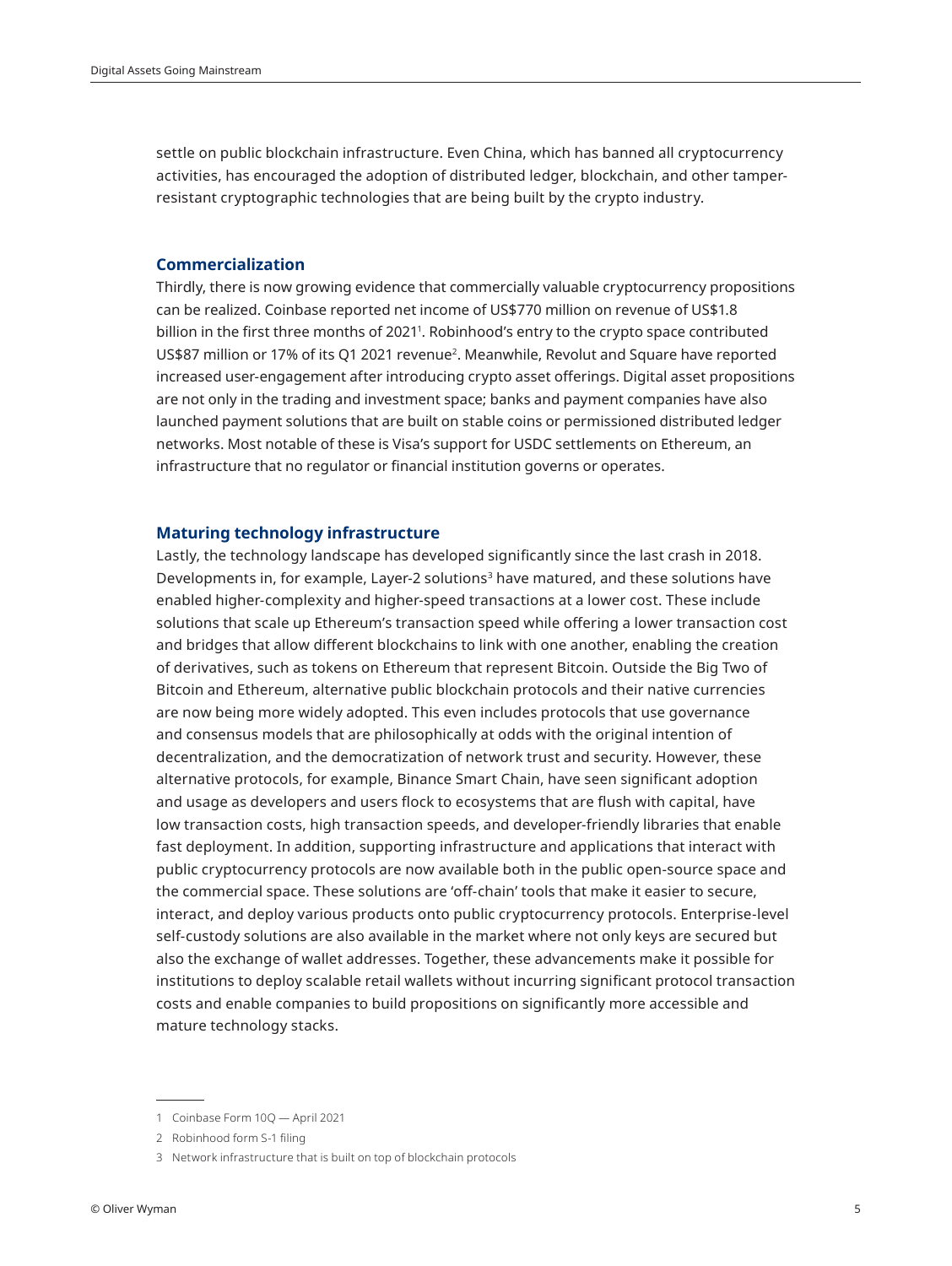# **CRYPTO MARKET STRUCTURE THROUGH THE LENS OF FINANCIAL MARKETS**

Viewing the crypto market through the lens of financial markets, we see the current crypto market differentiated into six layers (see Exhibit 2).

# **Exhibit 2: Crypto asset market and capabilities**



# **Crypto liquidity venues, providers, and global order book and routing**

The bottom three layers have largely developed away from regulatory oversight and the competitive pressures of large financial institutions over the last decade. However, given the pace of development and concentration of technical expertise among crypto firms, incumbents enjoy a significant advantage and are reaping the dividends of the investments they have made in building up their crypto asset balance sheet, market intelligence, infrastructure, and network. Most new entrants will need to find models to partner, or work, with these incumbents when entering the market.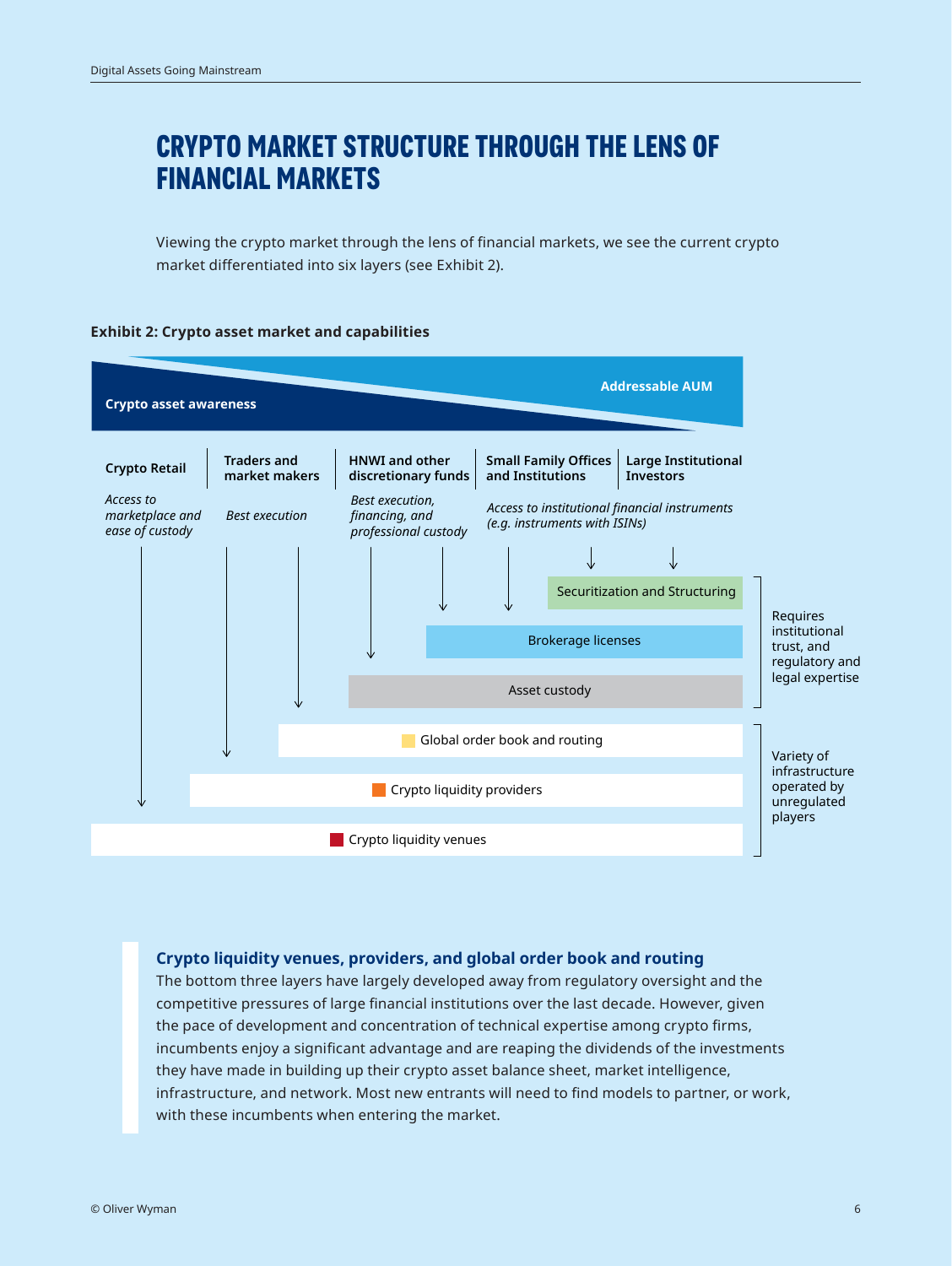# **Crypto liquidity venues**

At the base, are liquidity venues where prices for various crypto assets are discovered. Similar to commodity markets, prices are discovered in spot and derivative markets. However, unlike traditional commodity markets, there are various regulated and unregulated marketplaces, centralized and decentralized markets where material amount of trading volume is present. Crypto assets also do not have limitations on physical arbitrage aside from transaction costs thus price information can very quickly be exploited across different liquidity venues. Another major difference in crypto markets is that exchanges play multiple roles that are typically segregated in regulated markets. Crypto exchanges need to operate market infrastructure, provide custody, build retail brokerage capabilities and at times also operate trading shops and market maker firms that trade across the market and venues. Institutions that want to trade thus need access to intelligence, risk management, trading and execution infrastructure across multiple venues and counterparties.

# *Crypto liquidity providers*

The second layer comprises of liquidity providers and currently, the largest liquidity providers are firms that provide OTC services and market making services at liquidity venues. Most of these firms are trading their own books and client funds and for the most part it is unclear whether these are co-mingled or appropriately segregated. It is thus challenging for financial institutions to apply traditional compliance and governance tools to mitigate both financial and non-financial risks. Adding to the complexity are open, nondiscriminatory smart-contract-based liquidity pools that exists only in code and lack any legal entity from which regulators, creditors, and investors can regulate or seek remedy. In the crypto market, it is almost impossible to understand a counter party's position given the variety of venues leverage and derivative instruments are accessible.

# **Global order book and routing**

The third layer comprises of trade execution infrastructure that combines the order books and various liquidity venues and providers. Various players have built up networks of counterparties and connectivity infrastructure to exchanges to provide a global order book with a range of execution services. The best provides narrow spreads to a large variety of crypto assets. However, a large challenge for players in this space is access to reliable fiat on ramps as banks have largely shied away from providing banking services to unregulated crypto firms. There is clearly an opportunity for firms with high institutional trust and access to banking licenses and banking partners to play in this space.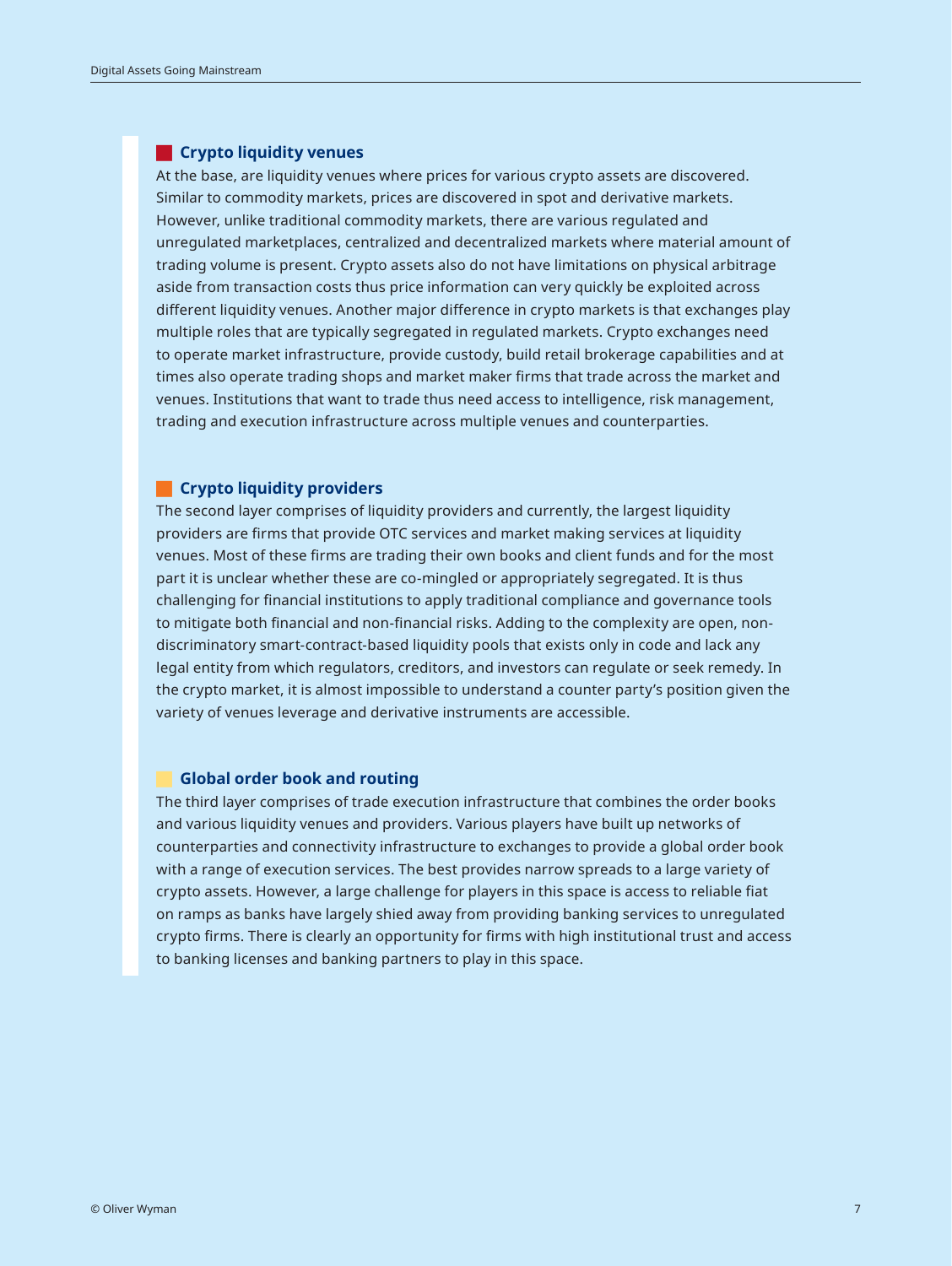## **Asset custody**

In order to access the market of institutional capital, wealth management capital pools, and potentially even corporate treasuries, the market will require custodians, regulated broker dealers, and firms with structuring and securitization capabilities. Custodians and custody solutions will be important given the high risk of fund losses due to security breaches or human error. The irreversibility of transactions and the bearer-instrument-like properties of these assets make institutional custody an important component.

## **Brokerage licenses**

Despite the oft-stated goal of public blockchains to disrupt intermediaries, broker-dealers will continue to play a role in building the acceptance of this new asset class. There will still be a need for regulated intermediaries that service and provide access to crypto markets in a manner that allows investors access to legal recourse in disputes. Like in traditional markets, brokers will be important gatekeepers that influence capital flows. As regulations keep up, existing liquidity providers with strong relationships to capital pools will most likely step into this space and decide to be regulated. This layer will likely be very competitive, and a key battleground between traditional financial institutions and existing incumbents.

# **Securitization and structuring**

Like traditional markets, there will be a need for sophisticated financing products that meets the needs of large family offices, institutional investors, and large corporates. The latter becoming more important if payment companies and corporates start adopting cryptocurrencies as payment instruments. Even structuring crypto assets into simple fund management products, such as a crypto ETF, is an area that remains largely untapped due to regulatory uncertainties and uncertainties in how risk is priced and ultimately allocated. For instance, it is unclear how a default in a stable coin or a technical failure of a tokenized derivative instrument will impact the entire market. Nevertheless, the institutional risk management and legal rigor of traditional financial institutions are required to make crypto markets generally more accessible to vast swathes of institutional and wealth management capital.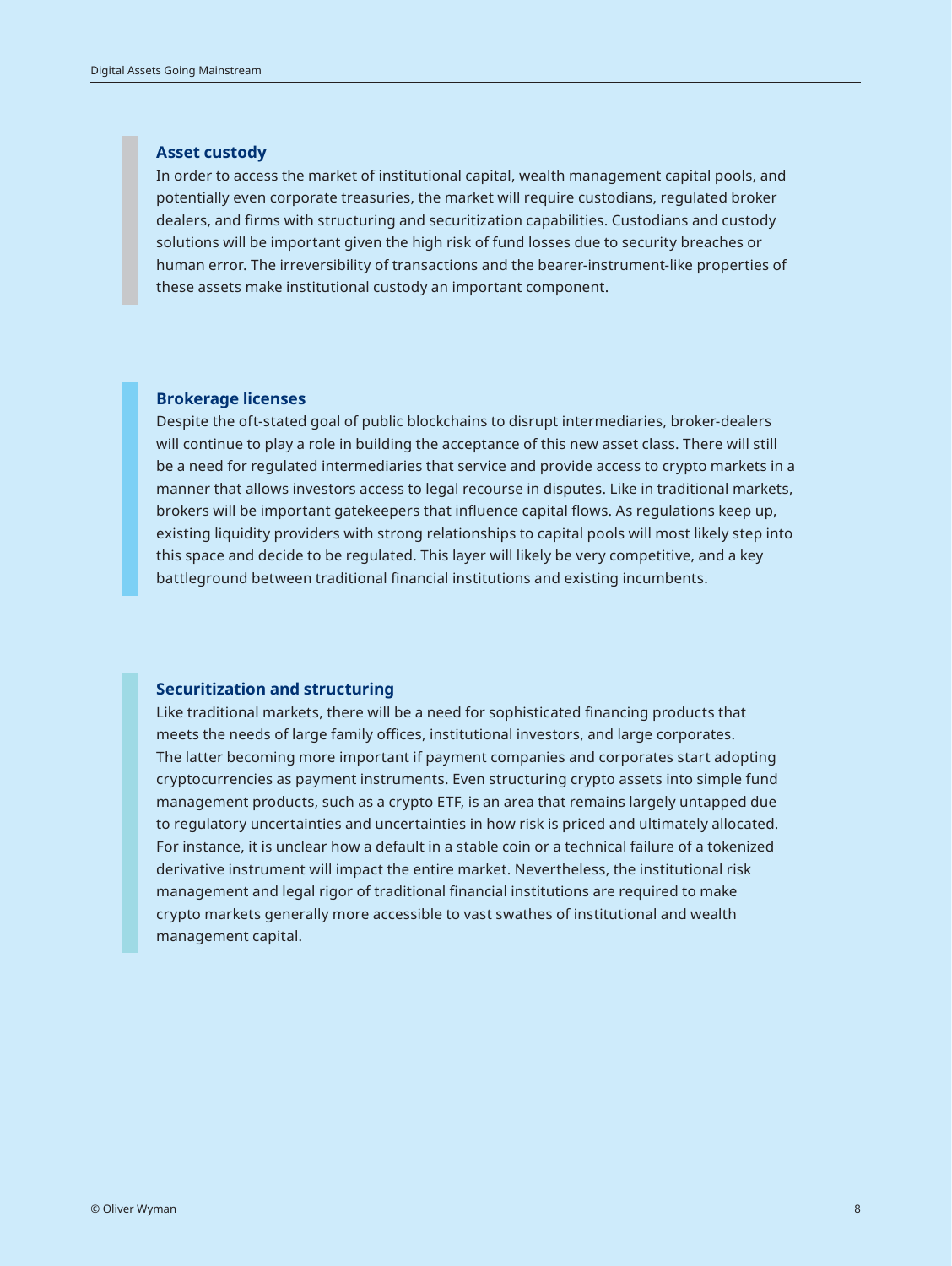# **OPPORTUNITIES**

Financial institutions can participate in the crypto market in numerous ways; we discuss six archetypes that will shape financial services participation in digital assets in the near future.

#### **Exhibit 3: Six models for financial institutions to participate in the crypto market**





#### **Custody and Wallets**

Offer licensed and regulated custodial services of digital assets to institutions and/or retail clients



#### **Trading Venues**

Provide institutional-grade trading and settlement platforms of digital assets



#### **Wealth and Fund Management**

Offer digital asset exposure through wealth management and fund management products for institutional and retail clients



#### **Prime Brokerage**

Set up prime brokerage desk service and provide access to crypto markets for institutional traders



#### **Payments and Settlement**

Provide safer and faster payment and settlement systems to banks, institutions, and merchants

**Innovative Financial Offerings**

Develop and offer new financial offerings combining financial contracts and engineering with digital instruments

# **Custody and wallets**

Custodians are important for the future of the crypto market infrastructure, and there is opportunity for firms with the right institutional trust, balance sheet strength, and legal and technical know-how. Some traditional financial firms, such as Fidelity, StateStreet, and BNY Mellon, have entered this market, developing the required technical and security knowhow to move from sub-custody to self-custody, and working with insurers to underwrite potential fund losses. However, while the need for these services is clear, the commercial opportunity for a pure-play custodian proposition has yet to be proven. Crypto custody will likely command higher pricing compared to traditional asset custody, but the technical, legal, and underwriting complexity will likely be costlier than traditional custody. Custody firms thus need to attract a large volume of assets to custody. These assets are unlikely to come from retail deposits at crypto exchanges given the lack of regulatory mandate to segregate funds, and the technical expertise of large exchanges to self-custody. Instead, they will likely come from other financial institutions managing client funds or offering new crypto-linked financial instruments, such as Bitcoin ETFs.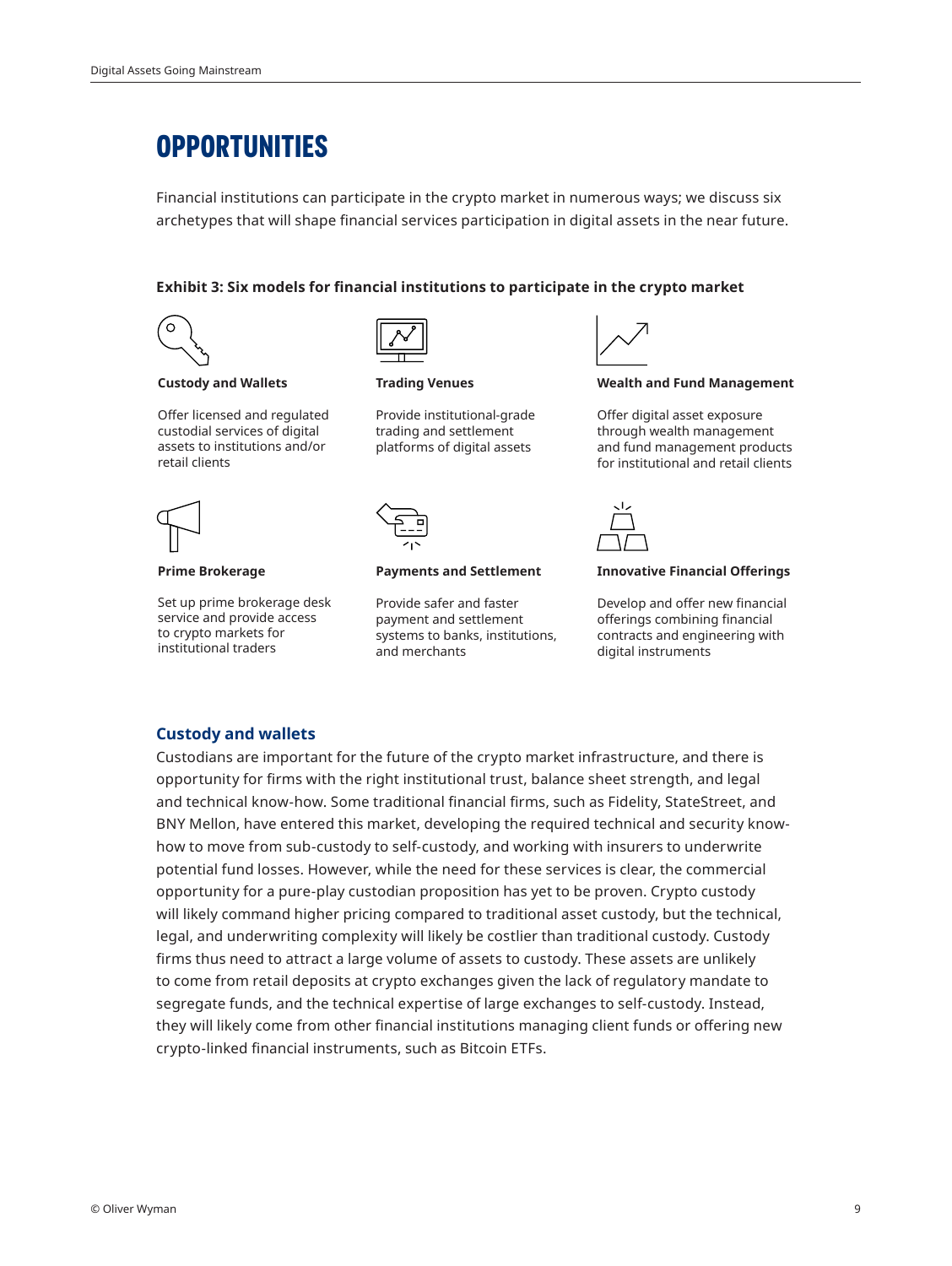# **Trading venues**

Developing trading venues and trading-related platforms and infrastructure is another area in which financial institutions can participate. However, the retail trading platform market is extremely competitive and entrenched competitors have the product manufacturing flexibility, low compliance overheads, and healthy balance sheets to fend off even well-funded entrants. New propositions in this space will need to be tailored to a particular segment or offer more complex marketplace functionality supporting market-specific auction and bidding structures to differentiate. Less developed, however, are trading venues that can combine global execution, deep liquidity, fiat settlement rails, and brokerage services, such as margin financing, in a regulated environment with clear know-your-client (KYC) and know-your-transaction (KYT) compliance frameworks. Very likely, the platform will be a 'club' of known and reputable counterparties that have strong risk and compliance governance models. It is also unclear how the economics of these services will evolve given how incumbents currently play multiple roles, thus capturing more margin, and how trade and margin volumes will evolve over time.

## **Wealth and fund management**

One major opportunity that depends on how regulation evolves are wealth management products that provide exposure to the crypto market. The development of this opportunity would undoubtedly unlock a significant amount of capital. Regulators have rightly been cautious as market manipulation concerns and the lack of enforcement powers on foreign market participants have made it challenging to fulfill their investor protection mandate. However, most market practitioners are expecting regulators to allow some forms of regulated crypto financial products given the size of the market and the ease of accessing these products in the gray market. A key development to watch will be how US regulators treat Bitcoin ETFs and how issuers will manage crypto volatility 24/7 alongside their market makers.

#### **Prime brokerage**

As more sophisticated trading firms access the crypto market, demand for crypto prime brokers will likely increase. Some banks have announced their intention to set up desks that serve hedge funds to trade in the market. The challenge with the prime broker model is the necessity to build or assemble components across a wide range of startups with differing maturity. Order routing, execution, crypto and fiat settlement and clearing, and custody are elements of hard infrastructure that currently exist in some form but will need to be brought together by an aspiring prime broker. The infrastructure will need to be paired with a strong balance sheet that offers low-cost crypto and fiat financing. Currently, entities with the largest crypto balance sheets are exchanges, almost all of which also offer some form of financing as part of their services. Entrants will need to find ways to attract large quantities of crypto deposits or partner with existing players to access low-cost crypto financing.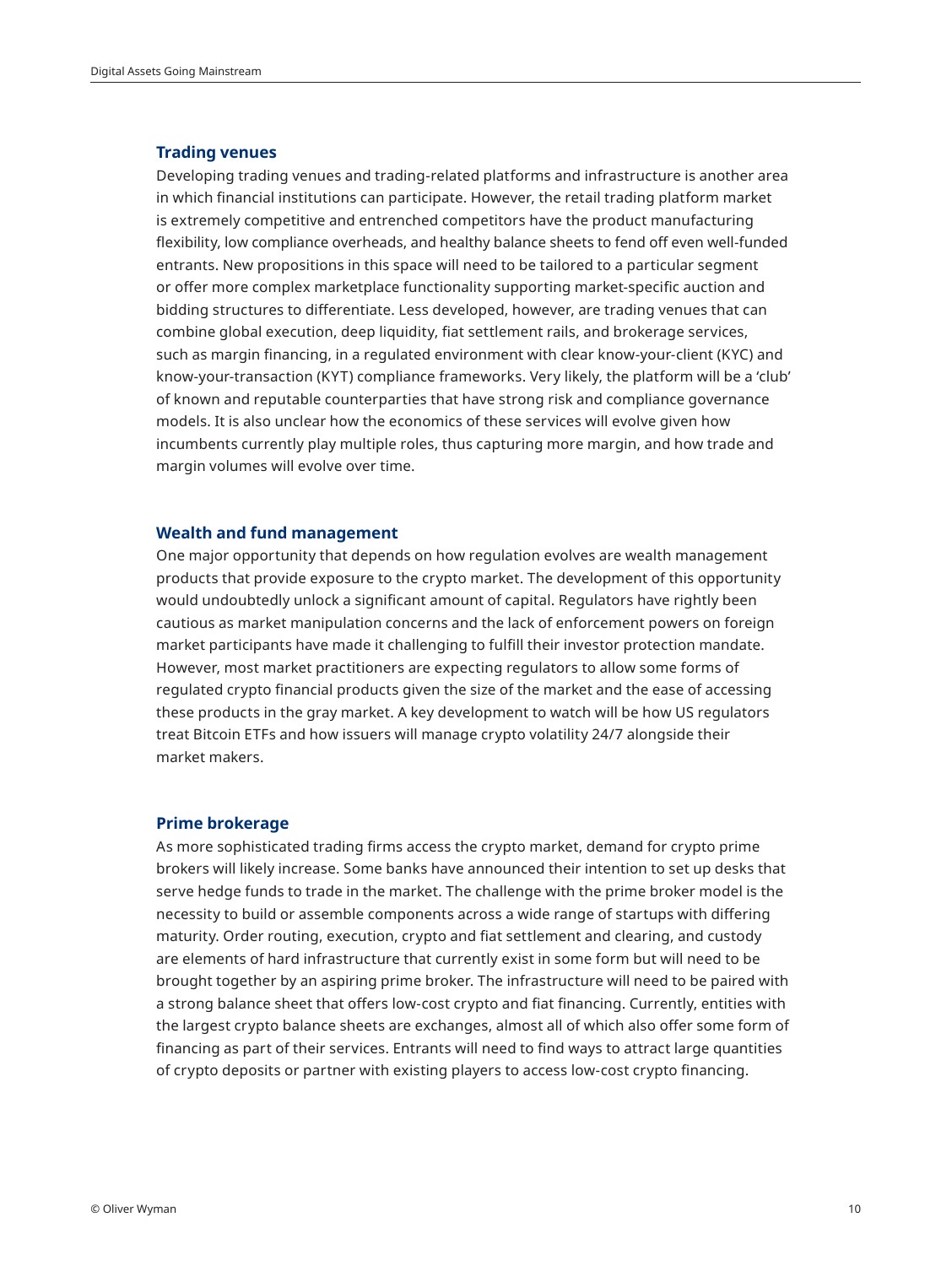# **Payments and settlement**

Outside of trading and investment, payment and settlement solutions are another area where financial institutions can deploy digital assets. The potential here is for firms to deploy a fungible digital token that is an instrument representing a claim against an institution with a strong balance sheet and combining this with an open network into which participants can easily integrate. As the payment and settlement environment is highly heterogeneous with multiple applications and infrastructure both domestically and globally, it is critical that participants clearly identify a specific market need. For instance, in countries such as China and Singapore, domestic retail payments are already functioning very well with near instantaneous transfers between banks and between e-wallets and banks, and with manageable counterparty risk. Thus, the case for a digital asset-based payment infrastructure is less clear outside of a regulatory push for Central Bank Digital Currency (CBDC). It is more likely that in these markets, a form of private DLT will be deployed for a cross-border payment solution, where settlement and counterparty risks are still inefficiently managed. However, in markets such as the US, propositions such as Circle's USDC have gained traction as it integrates low-cost public blockchains that function as an international and domestic payment network, with an instrument that can generate yield if deposited at firms or protocols that lend out USDC. Unlike the other opportunities described above, payment and settlement applications can also be deployed either in public or private distributed ledger networks. Public networks have the benefit of a large existing network of participants, ease of integration, and proven resilience. However, speed, cost, and regulations are still challenges that need to be resolved. Private networks address some of these challenges, but institutions will have to resolve governance, security, liquidity, and commercial issues in both consortium and non-consortium models of private networks.

## **Innovative financial offerings**

Finally, financial institutions can develop new financial products by combining the technical features enabled by digital assets with innovation in financial engineering. For example, tokenization, a feature enabled by digital assets, can allow new derivative products to be created where counterparty risks are more visible and manageable, and liquidity potentially unlocked through fractionalization and bundling. Similarly, new product offerings are possible, for example term deposits that can be redeemed, spent, and traded on secondary markets as senior notes. A major reason why fintech and crypto companies have successfully launched widely adopted solutions is because partners and other developers can easily integrate and build new offerings on top of their core propositions. Stable coins, initially launched as a payment instrument, are now used as a trading instrument, yield generating asset, and source of financing, and the companies issuing these instruments have encouraged other partners to continue to build new applications. The downside risk of an ecosystem approach is economic value sharing with other actors and potential exposure to regulatory risk. However, it remains to be seen how much longer financial institutions can afford to ignore the disruptive models in this space given their commercial developments and the increasing appetite of regulators to experiment with new technologies and regulated fintech companies. Our view is that to participate successfully, financial institutions will need to embrace an open and ecosystembased approach to developing and deploying these capabilities.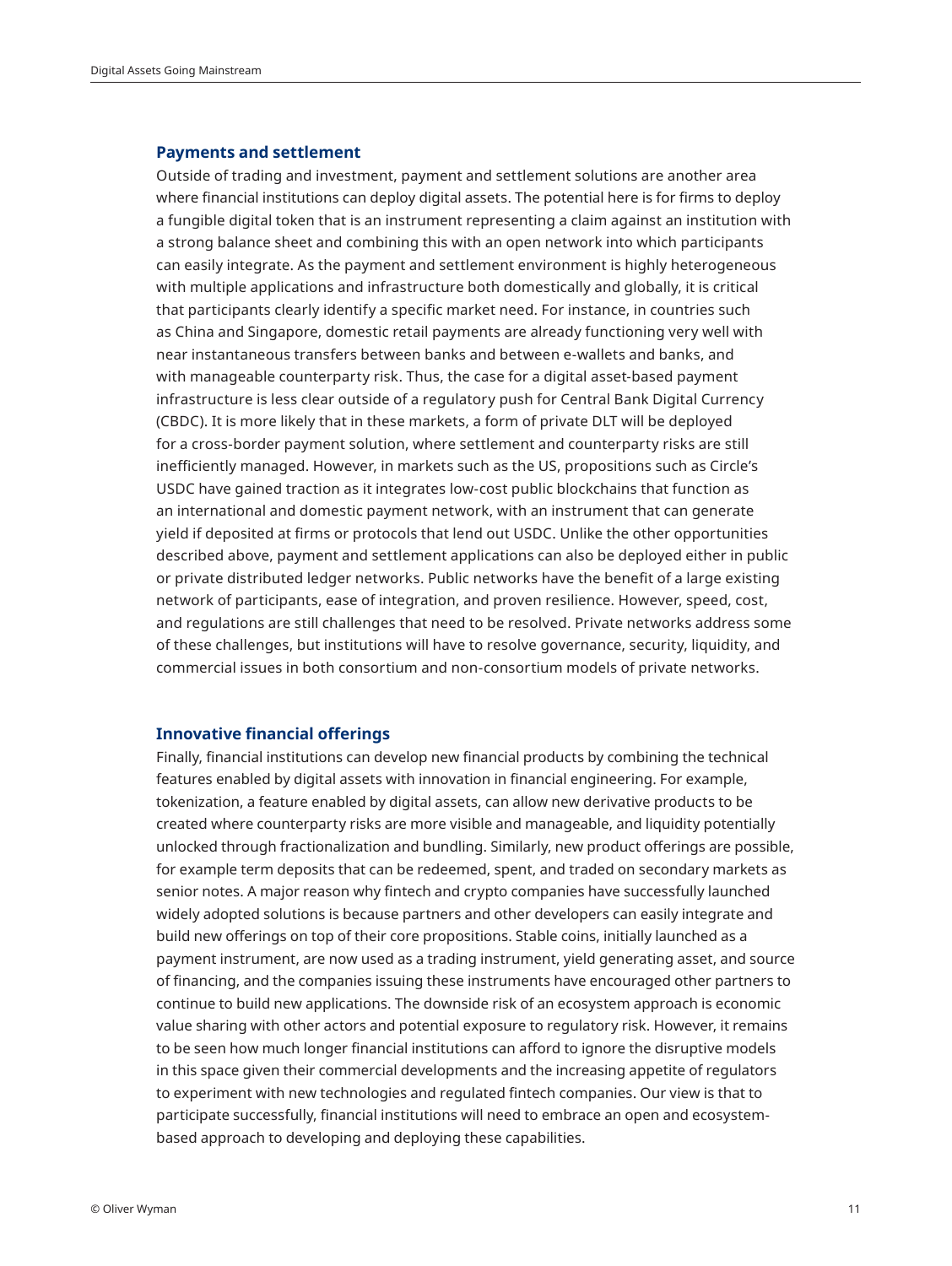# **RISKS**

As banks and other financial institutions weigh potential models to launch digital asset propositions, firms will need to review their risk management frameworks. Some of these risks will be familiar but require new controls, others will be new and drive changes in the risk taxonomy and management.

# **AML/KYC**

One of the major concerns of adopting digital assets, specifically crypto assets that are built on public networks, is the risk of money laundering and other forms of misconduct, including market manipulation. While the risk is real, outside the use of privacy coins, there are now solutions that allow companies to manage and mitigate money laundering and fraud risks. Most wallets in public blockchains have been linked to entities and once the pseudonymous maps are established, it is a fairly trivial exercise to take a white-listing approach to managing transactions.

# **Protocol risk**

More challenging to enumerate are the protocol risks associated with using a public blockchain to store and transfer value. As most of these networks are governed and operated as opensource projects, participants have limited ability to influence how these projects develop over time. Some protocol upgrades can be significant as can be seen with Ethereum's upgrade and transition from proof-of-work to proof-of-stake that fundamentally changes the economics of users and node operators. Financial institutions who choose to adopt these new networks will need to be part of the conversations that core developers have and acquire the necessary talent to make the right judgement on how new upgrades or features can impact their offerings.

#### **Technology risk**

Financial firms will also need to manage technology risks that are based on deploying relatively new technologies in an open or semi-open environment. Product and technology managers will need to manage the challenge of encouraging adoption by partners, customers, and counterparties, while exerting control over how a technology stack evolves. The risk of introducing code that is relatively unproven is real, as evidenced by the various hacks and trading exploits of new code deployed in the DeFi space. Similarly, offerings built on smaller chains or private networks are subject to additional threats not viable on the major public chains, for instance the infamous 51% attack. The ability to evolve the technology while maintaining security and stability will be critical in digital asset applications.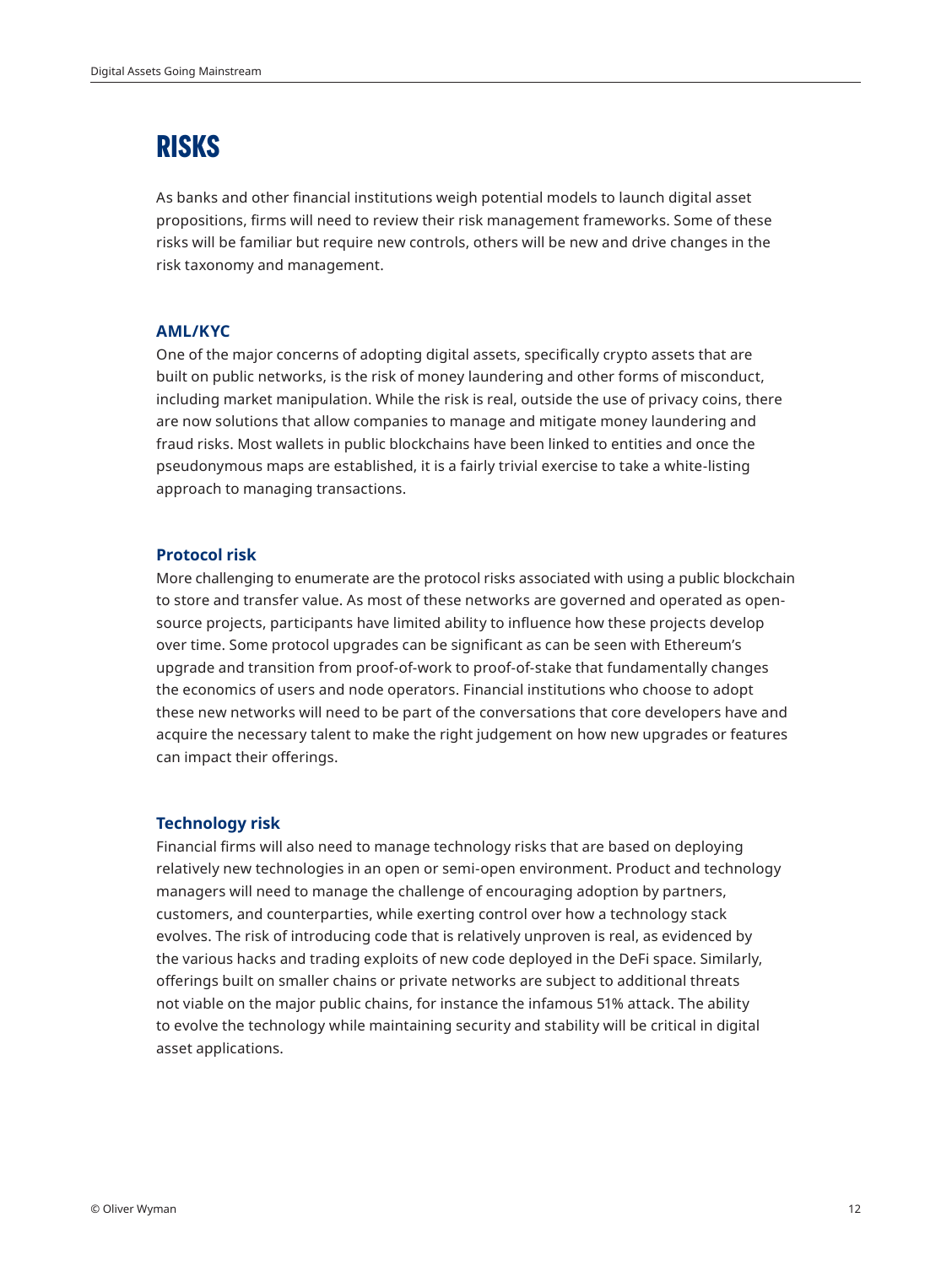# **Regulatory risk**

Finally, financial institutions need to be aware of, and help shape, the evolving regulatory environment. This has been made more challenging by the wide spectrum of regulatory stances globally. For example, China has taken an aggressive stance against cryptocurrencies while Singapore has introduced policies encouraging crypto companies to build and offer regulated offerings. Changes in policies can impact how technology architecture is deployed and, more importantly, the profitability of new ventures. Firms that are considering an entry into the market will need agility in how they build their commercial models and acquire technology. This may include taking different operating and partnership models across various markets, or loosely coupling vended solutions to reduce the cost of change.

# **THE PATH AHEAD**

It is clear that digital assets are going mainstream and will shape the evolution of financial services in the years to come. It remains to be seen whether they primarily do so in the form of open permissionless networks, clubs of closed networks formed by major financial institutions, or regulator-mandated networks. It also remains to be seen what role in the crypto ecosystem traditional financial services firms play, and what innovative products and services they deploy.

The opportunity to combine the technical properties of digital assets and the autonomous enforcement of business logic across participants and adversaries with the trust, reach, and balance sheet of major financial institutions is significant. Those that move early, share value with fintech and crypto firms that are solving legacy scaling, cost, and speed issues, and reach scale, will reap massive rewards.